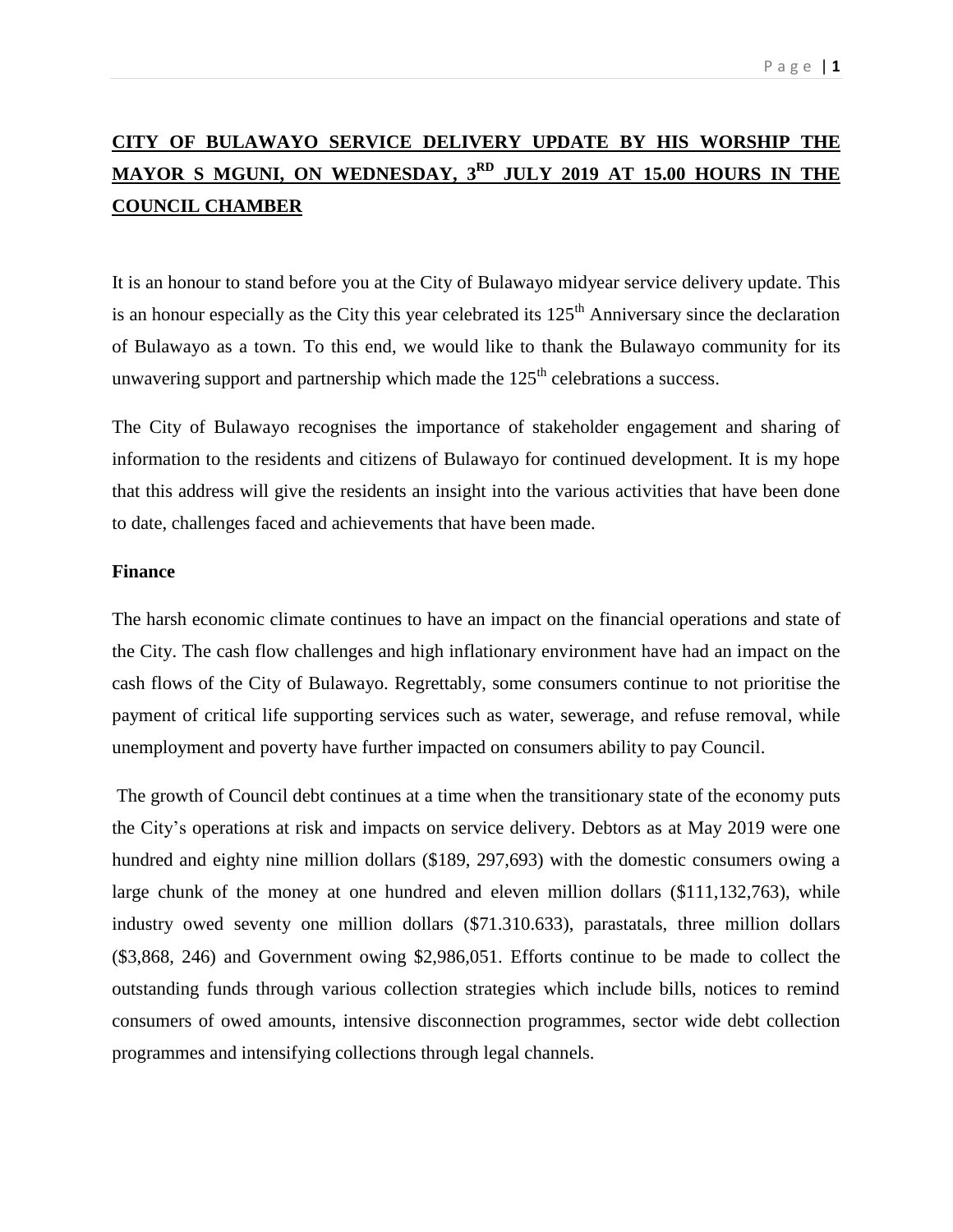The constant changes in the economic environment such as the Statutory Instrument 142 of 2019 of the  $24<sup>th</sup>$  of June 2019 have had an impact on the financial performance of the local authority. Some of the notable impacts of the proclamation include the interest of overnight accommodation of banks by Reserve Bank of Zimbabwe being set at 50% per annum. It is noted that this is likely to push interest to above 50% per annum affecting interests for BCC loans charges. It is noted that if the interest rates are increased in line with the inflation trends we will have monthly loan repayment installments doubling up and these costs will exceed the budget. The repayment will also crowd out the cash flow requirements for service provision. To try and sustain this, Council will need to increase the interest rates for the amounts its owed. Council however does not have the latitude to increase the interest rate to above 1% of the government lending rate of 5%. This calls on the municipality to lobby government for the review of interest rates to track the rate of inflation to ensure sustainability. The Statutory Instrument also has a notable impact on a number of programmes that were being implemented by the local authority with particular focus to the payment of various ongoing projects and contracts.

In the year 2015, the City of Bulawayo introduced the ward retention fund which awards the retention of 3% of the payments to projects identified by residents in the wards. The total amount that has been collected in all 29 wards to date is \$5,152,866 while the total expenditure has been \$710.957 in 22 wards. There have been a number of challenges faced in the implementation of ward retention project which include delays in processing project requests, procurement guideline changes, projects not supported by Council budgets and inability to access foreign currency.

### **Procurement**

The procurement function has a huge influence on service delivery. Unfortunately the prevailing Procurement Environment makes it difficult for the function to support service delivery. It is **v**olatile, characterised by high inflation rates and shortages of foreign currency which is needed especially for the procurement of capital items which are rarely manufactured locally.

At the time of crafting the City of Bulawayo 2019 budget, it was denominated in US\$. Unfortunately the introduction Statutory Instrument 33 of 2019 meant that the budget was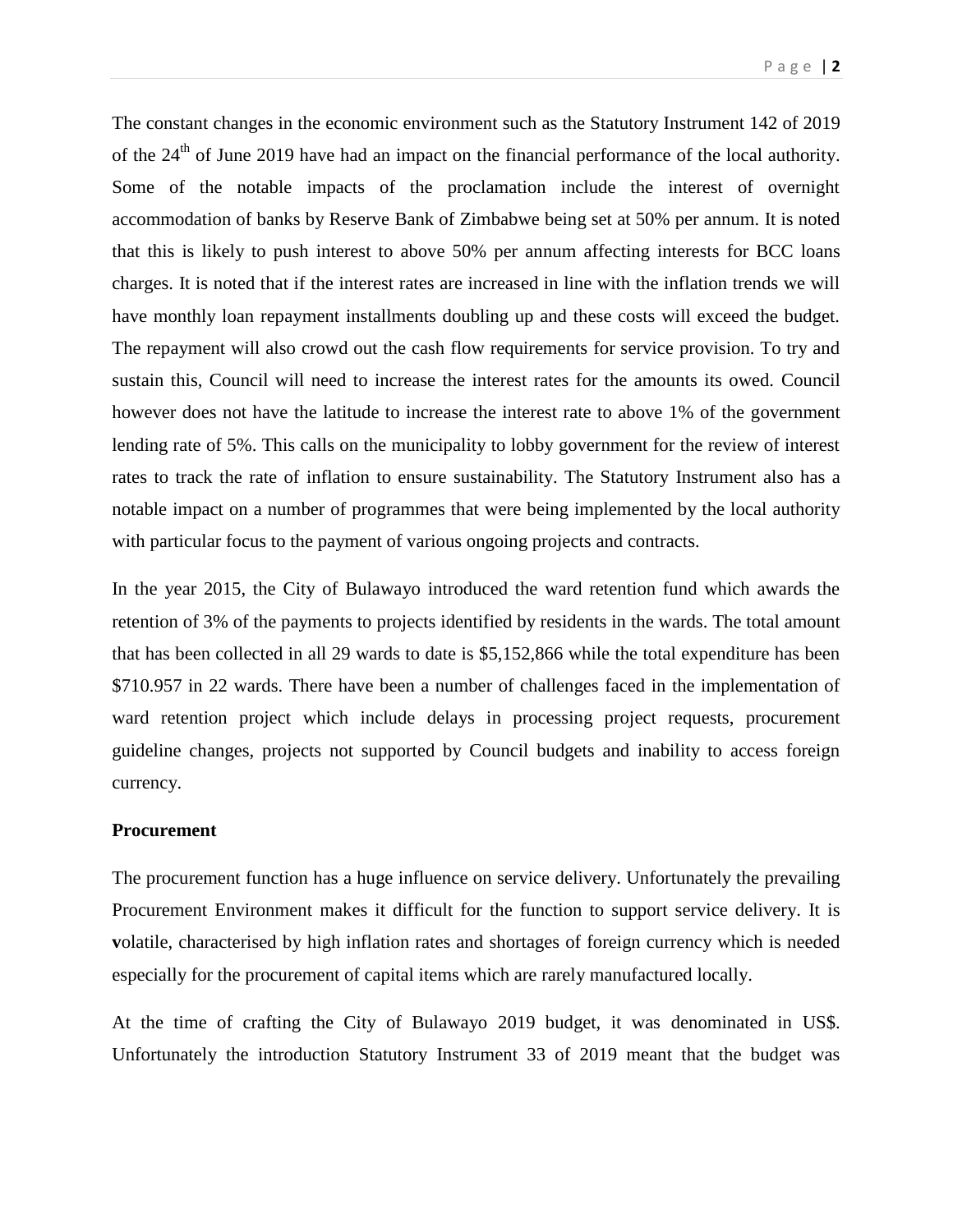converted to ZWL\$ at a rate 1:1. Regrettably, from that time our budgets started falling behind as far as matching procurement requirements was concerned.

While the introduction of the interbank rates when effecting contract payments brought relief to some suppliers, it had an adverse effect on the council budget since it remained pegged at a rate of 1:1. On the other hand some suppliers refused to accept the interbank rate payment arrangements citing that it was difficult to access foreign currency through banks. This resulted in the stalling of more contracts.

#### **Water**

This Service delivery update, is being held at a time when the City of Bulawayo's residential suburbs are under a 96 hour water shedding regime, which commenced on Tuesday  $2<sup>nd</sup>$  July and will run up to Saturday 6<sup>th</sup> July 2019.

The lengthy water shedding exercise is to enable major rehabilitation works to be done at the Criterion Water Treatment Plant.

The works involve replacement of valves, pumps and all associated civil works. The size and location of the valves as well the design of the plant has necessitated the current shutdown so as to allow for installation of inlet gate valves, main distribution board, backwash pump and fittings among other major works.

The rehabilitation works are being implemented under the Bulawayo Water and Sewerage Services Improvement Project (BWSSIP) supported by the African Development Bank whose objective is to improve municipal water supply and sanitation services contributing to the improvement of the health and social wellbeing of the population of Bulawayo.

The main objective of the water supply component is to ensure improved access to Municipal water supply in the identified project areas by improving the efficiency of raw water pumping, treatment and distribution networks in areas supplied by the Magwegwe and Criterion Reservoirs.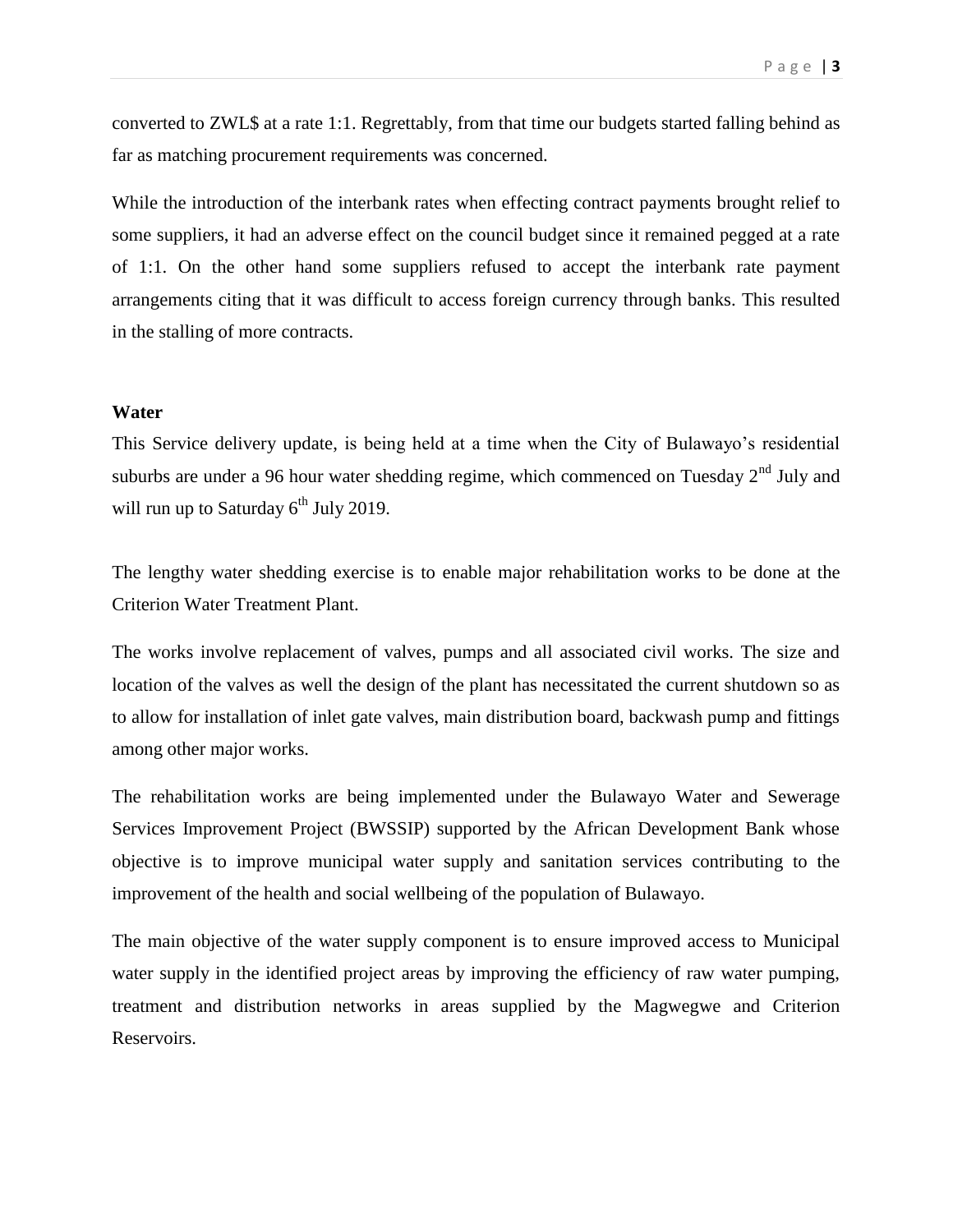The project scope for the Criterion Water Treatment Works is mainly of electro-mechanical in nature with limited civil works and consists of the following rehabilitation and modifications:

- Rehabilitation of the chemical dosing systems by;
- Replacing of the polyelectrolyte pumps.
- Replacement and improvement of the Lime and carbon dosing systems.
- **Modifications and fixations for the Alum system.**
- Install new instrumentation devices and equipment.
- New Chlorination and ammonia system.
- Rehabilitation of the Pulsating system.
- **Improvement of the Clarifier tanks.**
- Replacement of the malfunctioned actuator valves.
- Replacement of the backwashing system.
- New installation of the filtration control system.
- Other recommendations and required works to improve the treatment procedures.

Other works being currently carried out under the African Development Bank funded project BWSSIP in a number of areas include:

- Installation of a set 3 New Pumps & Motors at: Ncema & Fernhill stations were USD 7,466,204.54
- Supply and installation of actuator valves and electromagnetic flow meters were USD 935,050.00
- Supply, installation and commissioning of bypass breakers and isolators were USD 1,796,473.00
- Refurbishment of Criterion Water Treatment Plant already mentioned at a cost of USD 1,151,157
- a) Supply & Installation of Bulk Meters and PRVs.
- b) Renewal of 43km of Water Mains Bulk-lines. The initial scope had been to do 142km of water main bulk lines but due to budget constraints it was brought down to 43km.
- c) Supply & Installation of 17,645 Domestic & Institutional flow water meters.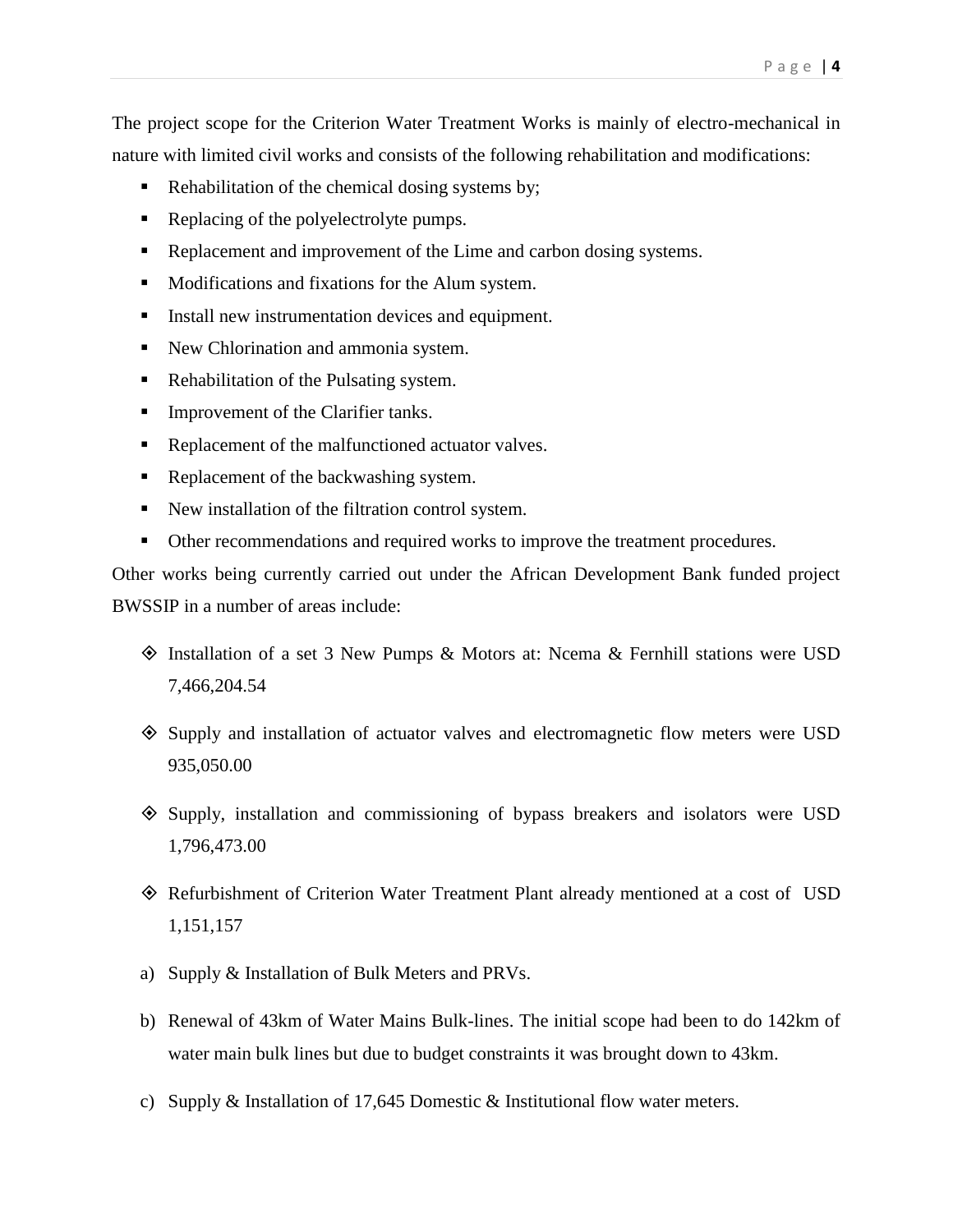- d) Upgrading of Mains pipes. 4.6km
- e) Public awareness campaigns on Water conservation and Asset management by Residents.

At the Nyamandlovu Aquifer, work is underway to enhance augmentation of water.

## **Water Statistics Update**

- The amount of water in the dams is currently 47.85 %.
- Upper Ncema is decommissioned, level at 3.83%.
- Umzingwane at 21.03 % and will be Decommissioned in November 2019.

## **Water Supply Challenges**

Recently, the City has been facing various water supply challenges which include erratic power supply that has resulted in surges, which have burnt pump motors and other equipment at our treatment plants.

The **t**ransformer replacement at Inyankuni Dam booster station has also affected water supply. Some tenders have also had to be cancelled as contractors failed to secure foreign currency to import requisite materials.

Illegal gold panning in the Dam catchments and along the bulk pipelines has resulted in frequent pipe bursts that disrupt normal water supply to the City.

Inspite of these challenges, Council has put in place various water supply interventions which include

Umzingwane / Mtshabezi by-pass which was fabricated and installed in March 2019.

Installation of a new transformer and a better Control Panel at Umzingwane and replacement of the burnt out SULZER Raw water motor at Ncema Water Treatment Plant is under way and is to be commissioned by end of the week.

### **Sewer**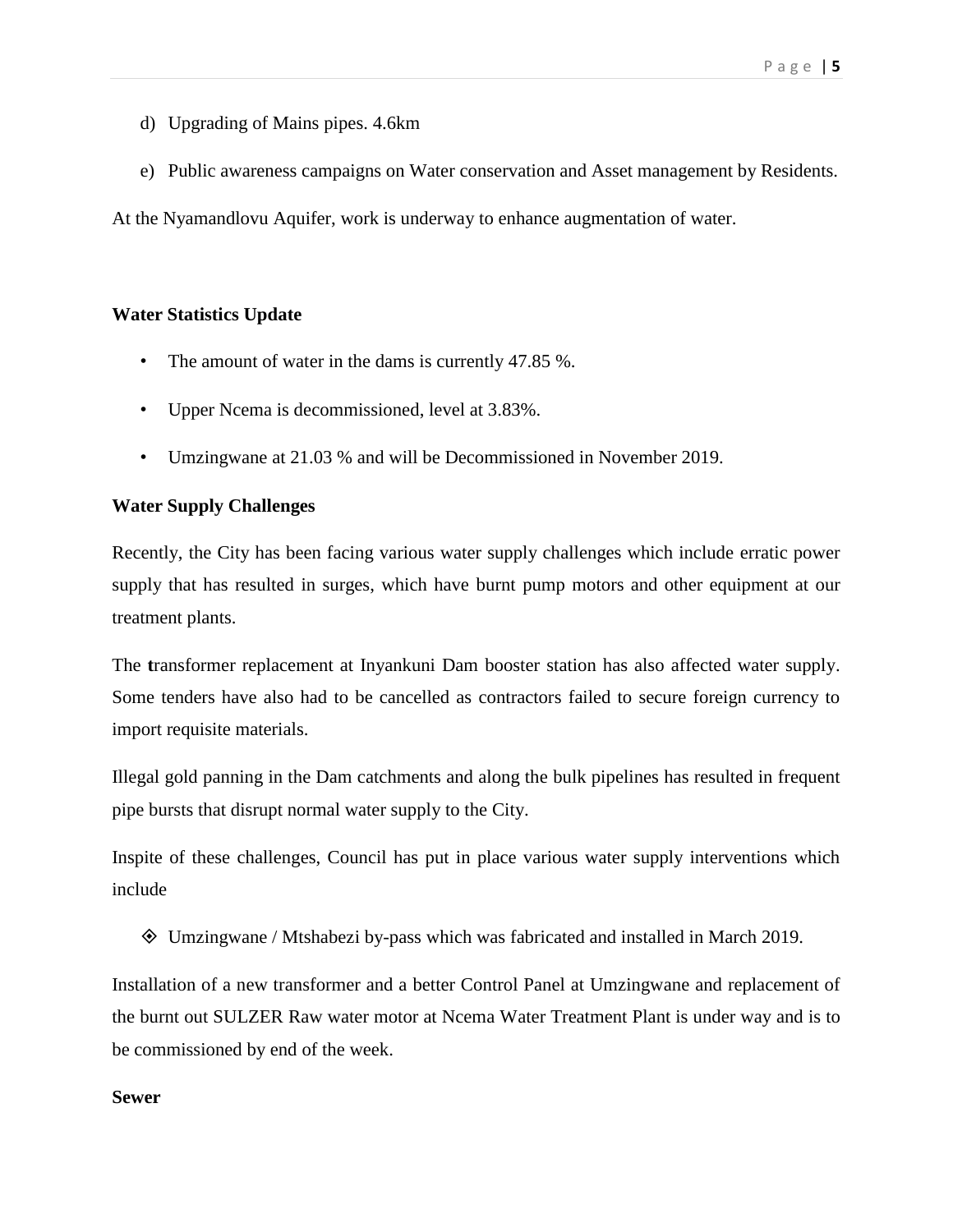Inspite of the prevailing economic challenges Council has completed the following sewer projects to improve sanitation.

- Rehabilitation of Marvel/ Mahatshula Outfall Sewer.
- Rehabilitation of Pumula South Phase 3 overhead collapse, Pumula riser mains between Pump 7 - Pump 6 underground collapse and Luveve Outfall Sewer.
- Rehabilitation of Cowdray Park Waste Stabilisation Ponds.
- Supply, Installation and Commissioning of Flow meters for Wastewater Treatment Works.
- Rehabilitation of plant at Aiselby 3 Wastewater Treatment Works.

Ongoing sewer projects include:

- Rehabilitation of Sauerstown Deep Section and Charlotte Crescent Outfall Sewers.
- Rehabilitation of SAST Wastewater Treatment Works –AFDB Funded valued at USD 2,194,049.14
- Construction of new 14km of Cowdray Park Outfall Sewers AFDB valued at USD 3,194,623.62
- $\Diamond$  Rehabilitation of plant at Aiselby 1 & 2 Wastewater Treatment Works.
- Rehabilitation of Outfall sewers and Hotspots in the SAST Catchment Area. USD 2,392,487.14
- Clearing and dredging of sewers by a private contractor, in the following areas: Makokoba, Luveve, Mzilikazi, Njube, Emakhandeni, Gwabalanda, Entumbane and Thorngrove.

#### **Roads**

Various challenges affect road rehabilitation and mantainence programmes such as funding which is below maintenance requirements, erratic supply of bitumen due to foreign currency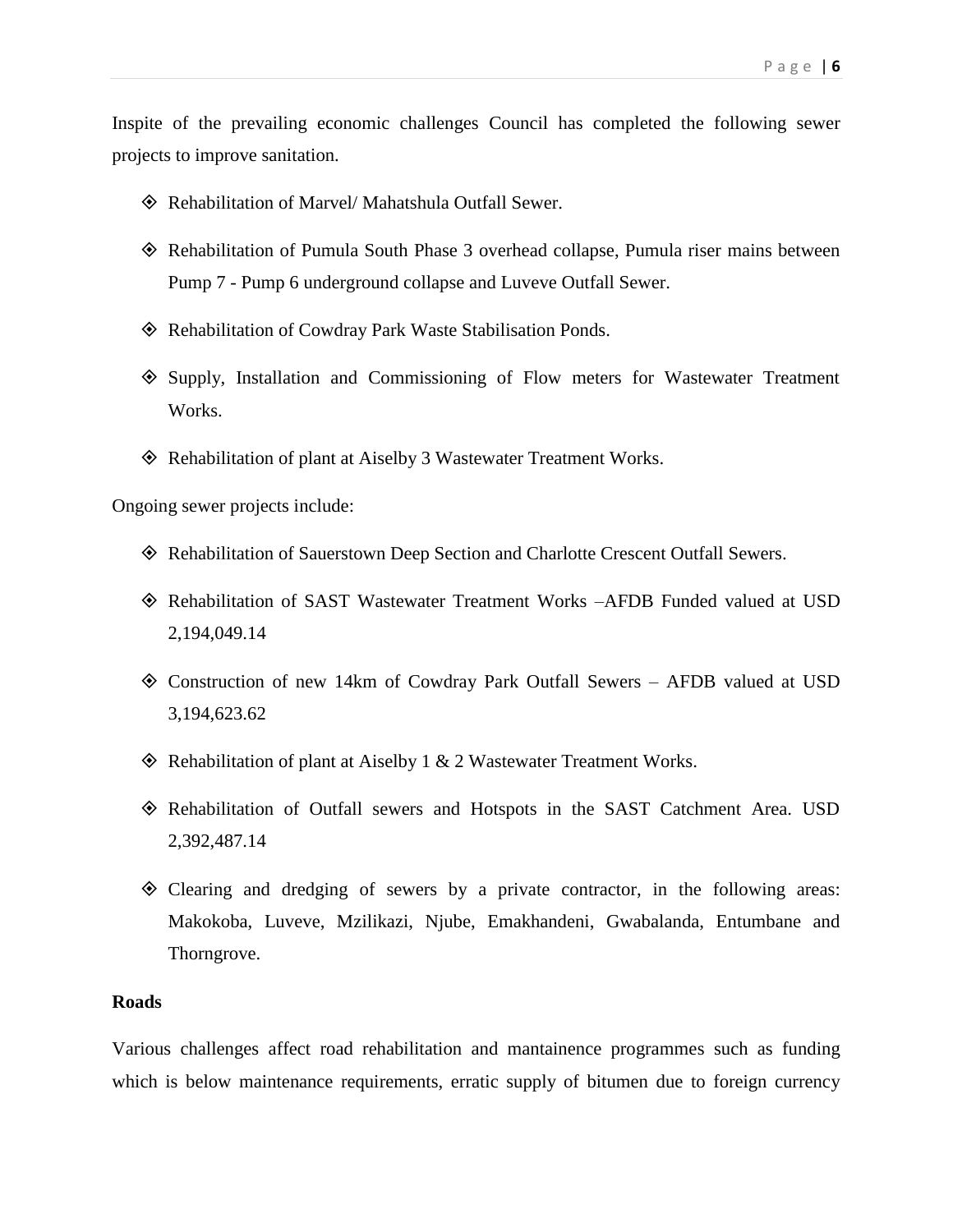challenges, erratic fuel shortages, bureaucratic requirements under the new Procurement Act and contract price escalations. In addition, vandalism of road furniture such traffic signs and traffic lights remain a concern. Furthermore, contractors now require advance payment for mobilisation and procurement of materials.

Under the prevailing economic environment, Council is focusing on maintaining the existing road network and has minimised construction of new roads. Roads in good condition are being preserved through reseals and overlays. Priority is given to the following roads on the basis of a ranking obtained from 2016 Road Condition Survey-arterials, collectors, Central Business District roads and public transport routes.

### **Servicing Of Stands**

The project covers the following areas:

- $\Diamond$  High density stands, 360 in Emganwini & 47 in Tshabalala Water & Sewer 100%, Surfacing yet to be done.
- 144 Low density stands in Woodville Roads 44%, Water 77% complete
- 502 Emhlangeni Phase II, medium density stands Sewer 0%, Water 25%, Roads 2.5% complete
- 217 Highmount, Low density stands Sewer 99%, Water 97%, Roads 64% complete
- 390 Magwegwe West stands Sewer 70%, Water 100%, Roads 30% complete
- Cowdray Park Hlalani Kuhle, 100% water reticulation, Sewerage at 24%.
- 77 Selborne Park Tender for sewer and water materials advertised Roads are 20% complete and eestimated cost of outstanding works is RTGS\$73,920,587.

### **Way forward**

Council will consider clearing outstanding debtors by applying prevailing inter-bank exchange rate and translate balances as at 21 February 2019. It will also exempt beneficiaries who paid in full and re-engage relevant contractors on the way forward.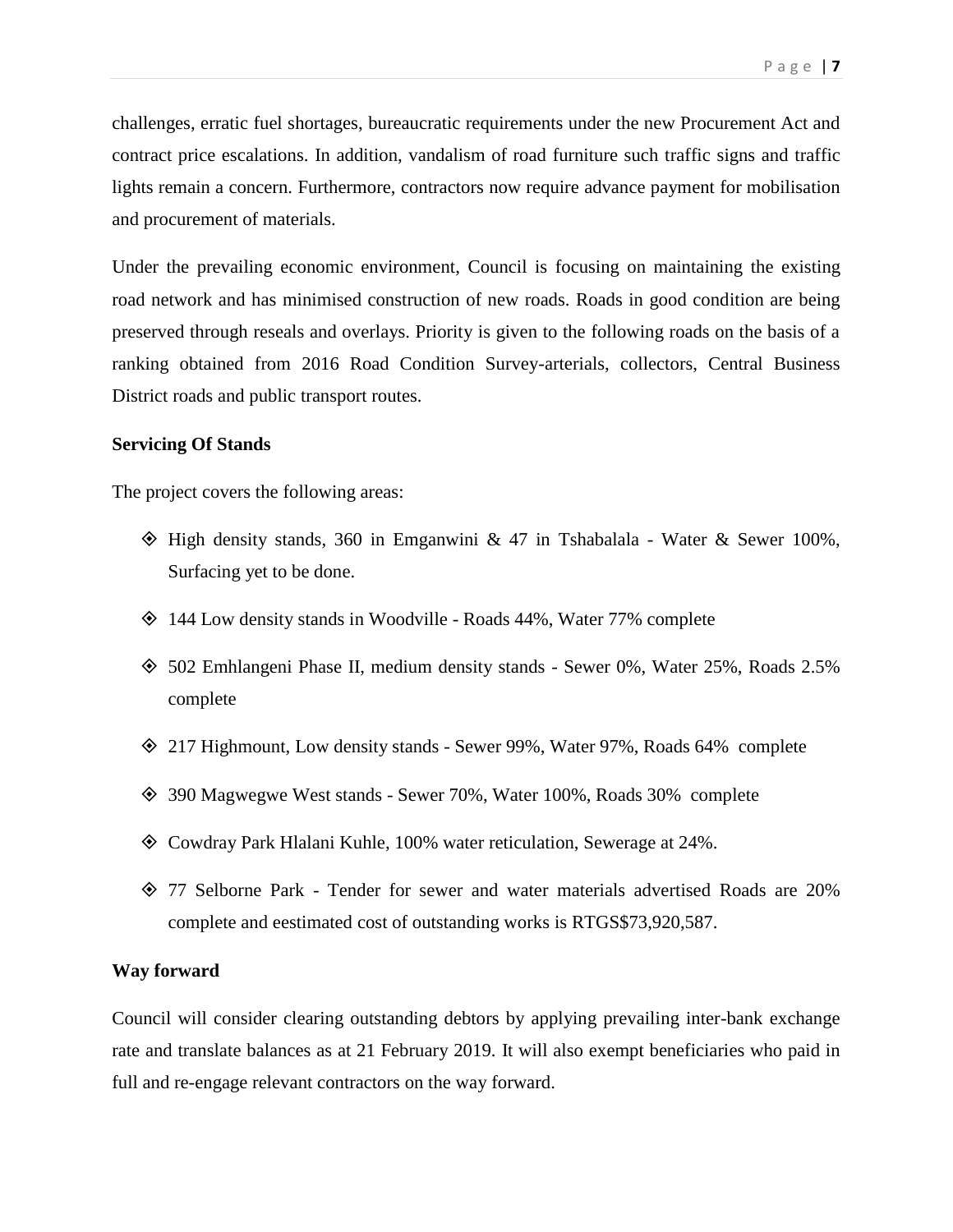## **Egodini Progress Report**

Demolitions have been done on site and civil works are in progress.

5 Platforms have been done while fabrications of requisite structures will be carried out in the factory. Works are still within the programme timeline.

#### **Cemeteries**

The City is currently using Luveve and Athlone West cemeteries. At the current rate of burials Athlone West is fast running out and is projected to be in use for one year only. There is therefore need for completion of works at Marvel Cemetery where Council is still to construct offices and ablution facilities, while construction of a level crossing is also pending.

## **Protection of Lands**

Illegal gold mining at the City's dams catchment areas has been a major nuisance in recent weeks and environmental policing has been enhanced to deal with the problem.

Over 2000 people raided the catchment area. The "gold rush" saw people from all over Zimbabwe flocking to the dams. Council swiftly mobilised support from the Environmental Management Authority and Zimbabwe Republic Police for joint operations and 17 people were arrested. These were done for three consecutive days and we continue to monitor the situation.

The illegal gold panning activities have resulted in environmental degradation with trees being cut and dangerous pits dug all over risking people and animal lives. Pollution and siltation of the dams is also of great concern.

Staffing challenges also affect protection of the environment as we only have 8 Rangers are to police the area. The current staff establishment is 78 for the whole City but only 35 are employed. A huge variance of 43.

### **Informal Trading**

It is noted that currently wholesale fruits and vegetable markets are mainly located in the Central Business District, thereby attracting hordes of vendors in the City every morning. To decentralise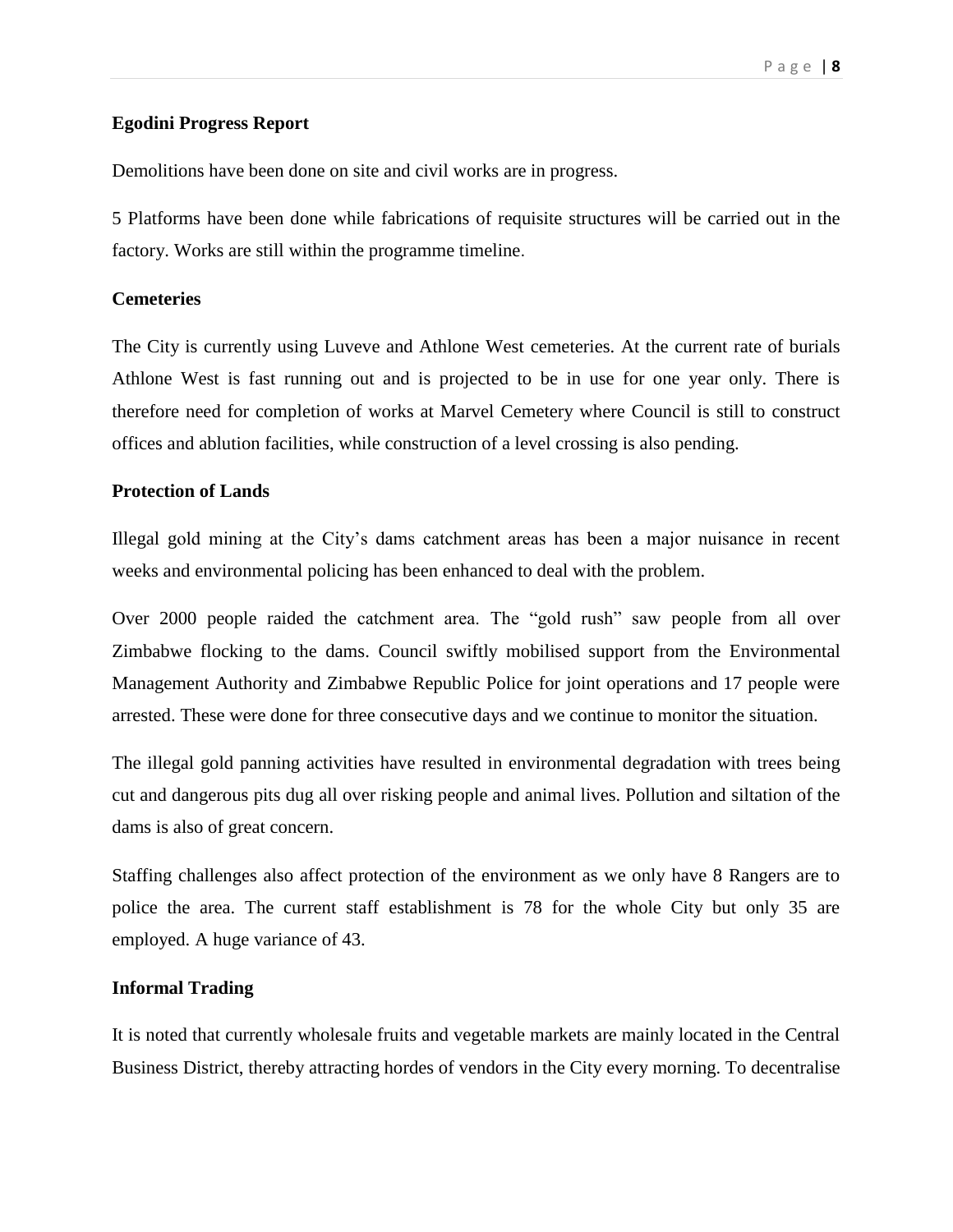such activities, there is need to establish markets in selected neighbourhoods. This will improve access to the goods by traders, remove transport costs and reduce traffic congestion on our roads.

Already a vegetable wholesale market has been established at Old Pumula to strategically serve areas of Pumula South, Old Pumula, Pumula North, Robert Sinyoka and Mazwi Village. In addition a vegetable market is proposed at Magwegwe North Shopping centre for a wholesale market. This one will serve people from Magwegwe, Luveve, and Gwabalanda.

The City has put in place measures to decongest informal trading in the Central Business District. Additional vending sites were created in the suburban shopping centres to expand the areas where vendors can formally trade in the city. Furthermore, Egodini mall is set to accommodate over 1000 vendors after its completion. The project will provide modern vending stalls with ablution facilities, storage units. This should greatly ease congestion currently experienced at Lobengula mall.

Monthly stakeholder engagement meetings are ongoing to ensure that trading is in compliance with municipal by-laws and that both formal and informal business is protected and that there is effective management of a clean, safe, secure thriving city where all stakeholders can conduct business in a fair manner.

Council is also cognisant of the need to improve vending infrastructure, however this can only be achieved if the industry is properly regulated and abiding to policy and bringing sufficient revenues that can be ploughed back to improve the operating trading environment.

Illegal Vendors will be removed from undesignated sites and be relocated to properly designated trading zones in compliance with municipal Bylaws and policies and to facilitate occupation of designated bays by those who have been allocated the sites by Council.

#### **Emergency Services**

Emergency services have been adversely affected by manpower challenges. If no recruitment is made in the next two months, Northend Fire Station may face closure. Nkulumane Fire Station has already closed due to manpower shortages. Council will be engaging the Minister of Local Government Public Works and National Housing Honourable July Moyo on recruitment of staff for emergency services and for the sustenance and improvement of overall service delivery.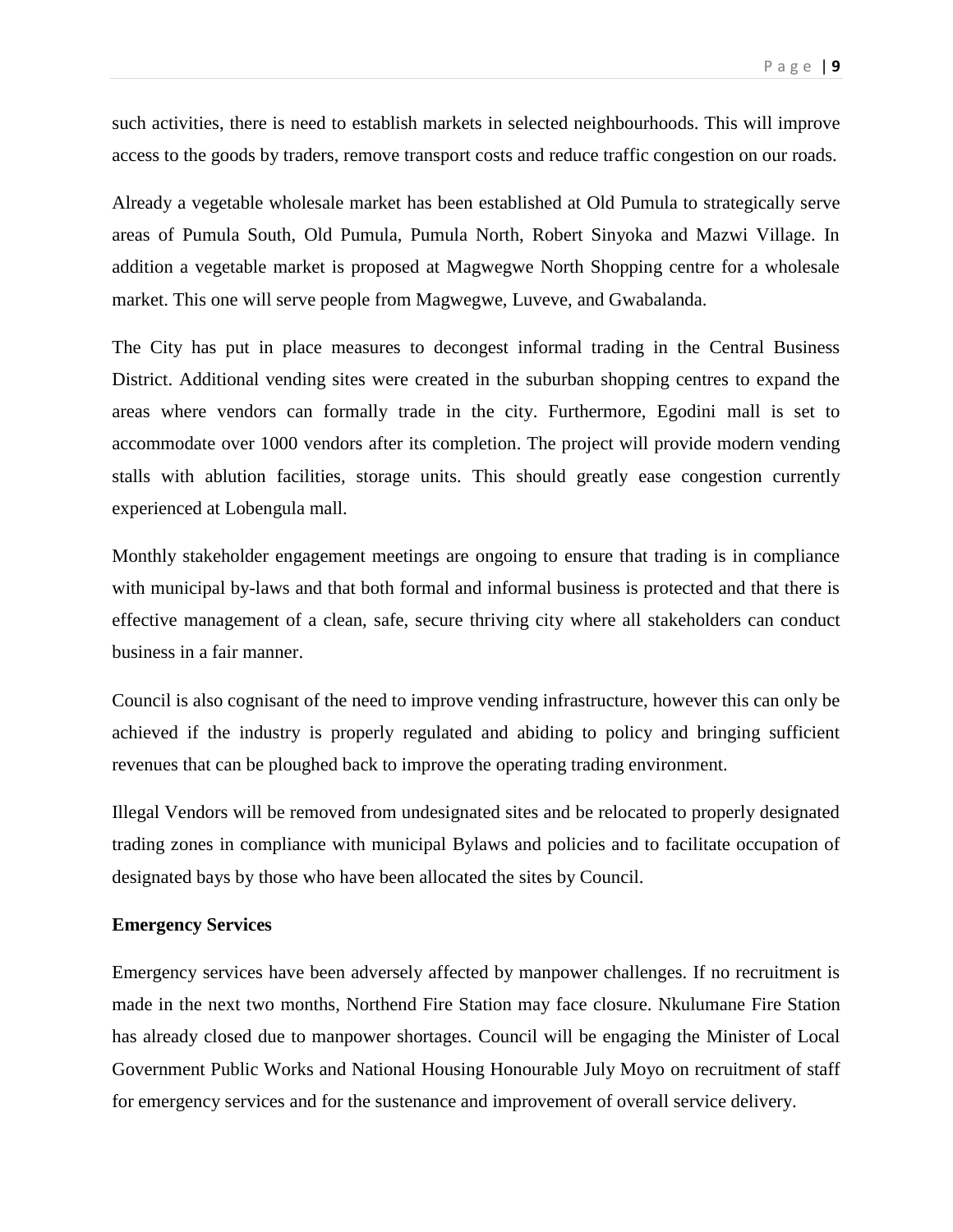#### **Human Capital Department**

The current economic situation has impacted negatively on staff welfare as transport and taxi fares have gone up affecting staff movement to and from work. Council has made the necessary adjustments to allow staff to report for duty.

In reality, salaries have been devalued by 2.5 over and above the 42% inflation. In addition month to month cost of living continues to increase.

Regrettably, if the economic situation continues to decline, Council may see a repeat of what happened a few years that preceded the dollarisation of the economy that is continued erosion of salaries, failure to match the demand for salary increments due to limited revenues, strained employer/ employee relations and serious skills flight as well as demolarisation and demotivation of remaining staff. In addition, worker morale, absenteeism and increase cases of injury at work will result in low productivity, subsequently leading to poor service delivery.

Council will continue engaging workers as much as possible and where possible, improve the conditions of service.

Since 2010, Council has not filled vacant posts as per the demand by the situation because of the restrictions on the filling of vacant positions. As a result, staff levels are low and affect service delivery negatively. While Council Resolution of May 2010-restricting filling of vacant positions and Central Government Directive of September 2010, restricting Employment in Local Authorities have constrained Council's ability to employ, we are in engagement with Minister of Local Government Public Works and National Housing Honourable July Moyo to fill close to 500 positions and the application is being considered by the Minister.

#### **Conclusion**

We are aware of the huge mandate that rests on the City of Bulawayo to continue to provide services and we assure consumers of our commitment to make Bulawayo a smart and transformative City inspite of these challenges. We are calling our stakeholders to continue to honour their obligations to the Municipality. The City of Bulawayo remains committed to